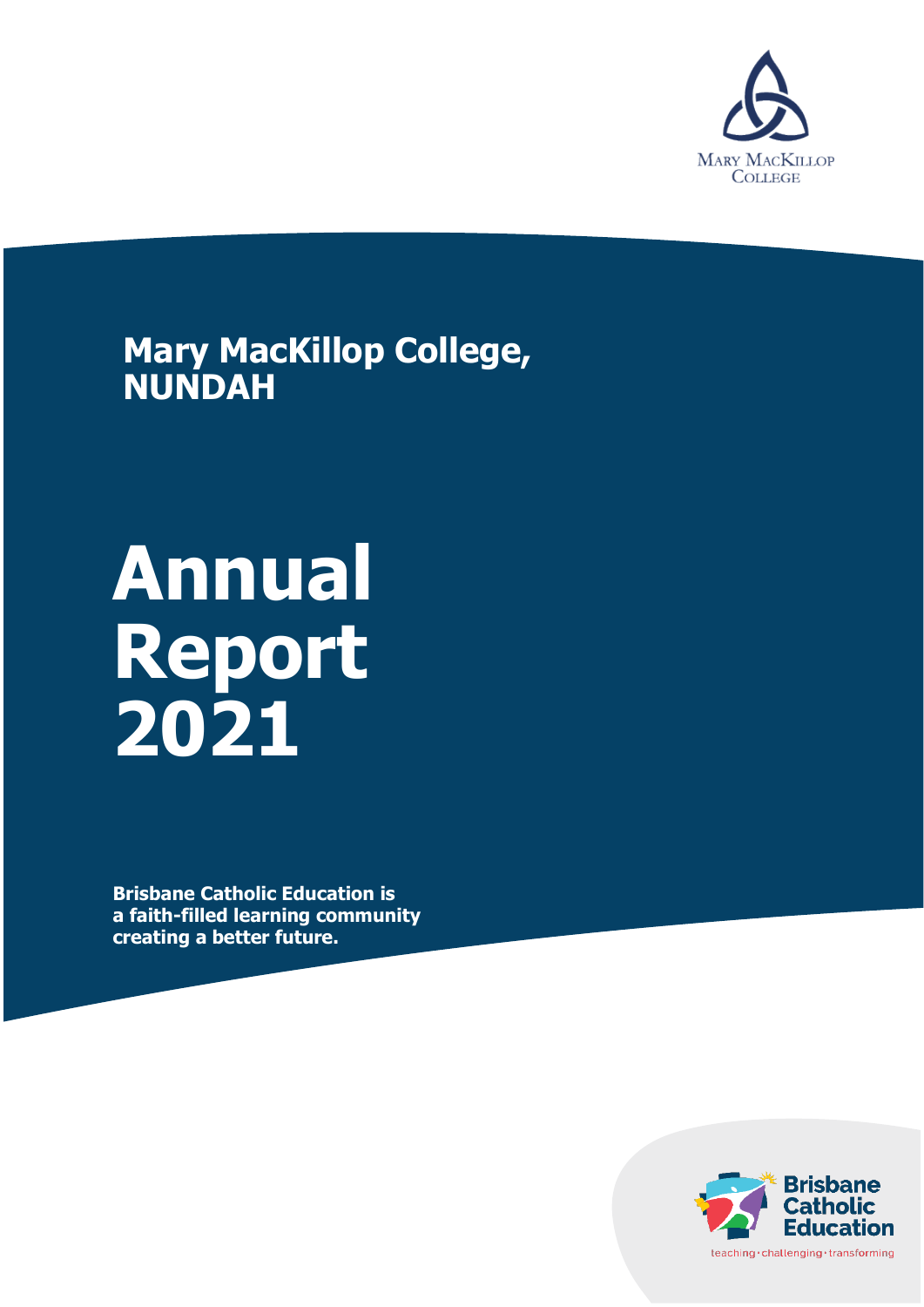# **Contact information**

| <b>School</b>         | Mary MacKillop College                                                                                                                                                                        |  |  |  |
|-----------------------|-----------------------------------------------------------------------------------------------------------------------------------------------------------------------------------------------|--|--|--|
| <b>Postal address</b> | 60, Bage St, NUNDAH, QLD, 4012                                                                                                                                                                |  |  |  |
| Phone                 | $(07)$ 3266 2100                                                                                                                                                                              |  |  |  |
| <b>Email</b>          | mmc@mmc.gld.edu.au                                                                                                                                                                            |  |  |  |
| <b>Web pages</b>      | Information about the school can be found at www.mmc.qld.edu.au<br>Additional information about Brisbane Catholic Education schools is<br>located on the Brisbane Catholic Education website. |  |  |  |
| <b>Contact person</b> | Josephine Griffiths - Principal<br>Erin Wedge - Acting Principal                                                                                                                              |  |  |  |

# **Principal's foreword**

The 2021 Annual Report presents information for reporting requirements and informs the wider community of our school's operations and achievements through the year. The report includes information on the school's profile, curriculum delivery, social climate, school funding, workforce composition and student performance.

Mary MacKillop College is a Catholic girls' school for students from Years 7 – 12. Established in 1964, we were formerly known as Mt St Joseph's College and Corpus Christi College. We are conveniently located in Nundah village.

MacKillop Women are educated to hope-filled, creative, justice-oriented people with wisdom and imagination; ingenuity and curiosity; a love of life and learning.

Our College is a great place to learn. We are a mid-sized school – big enough to offer diverse opportunities, small enough to ensure that each MacKillop woman is known and cared for, challenged and celebrated. Students and staff alike love being at Mary MacKillop College, where they are empowered to be people of purpose, achieving their potential.

Inspired by the life and spirit of Australia's first Saint, the young women of Mary MacKillop College learn what is to live principled lives – lives characterised by a passion for justice, deep integrity and compassion. A resolute commitment to honouring the dignity of each person is at the heart of education at Mary MacKillop College. MacKillop Women learn to embrace challenge, to persist, to grow in confidence, to love, to imagine, to dream, to discover, to create. MacKillop Women shine!

Our vision is grounded in our Motto: My Faith is My Light. We aspire to be an interconnected, joy filled, contemporary Catholic learning community, inspired by Josephite traditions to be people of purpose achieving our potential.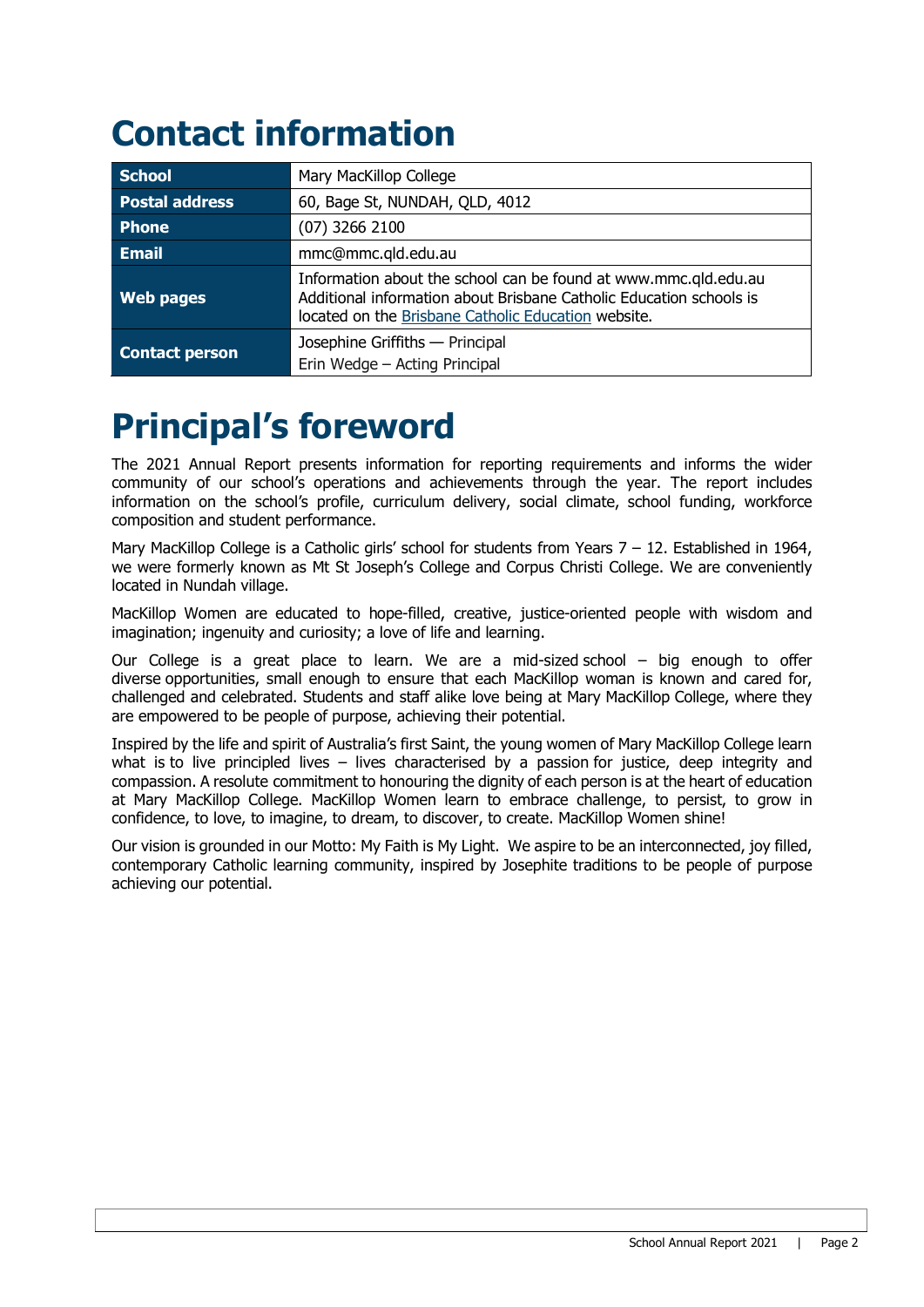#### **School progress towards its goals in 2021**

#### **The progress made on these priorities/goals**

| <b>Priorities /</b><br><b>Goals</b>                  | <b>What went well</b>                                                                                                                                                                                                                                                                                                                                                                                                                                                                                 | <b>Issues identified</b>                                                                                                                       | <b>Status</b>                                                                                                       |
|------------------------------------------------------|-------------------------------------------------------------------------------------------------------------------------------------------------------------------------------------------------------------------------------------------------------------------------------------------------------------------------------------------------------------------------------------------------------------------------------------------------------------------------------------------------------|------------------------------------------------------------------------------------------------------------------------------------------------|---------------------------------------------------------------------------------------------------------------------|
| Vision,<br>Mission,<br>Values                        | In 2021, the College Vision, Mission &<br>Values was synthesised and made<br>public. During Professional<br>Development Days and Staff<br>Collaboratives, the staff of MMC had in<br>put into the Vision, Mission, Values and<br>Learner Dispositions for the College.<br>There was a united commitment from<br>staff to hone strategies that impact and<br>underpin teaching and learning. This<br>mission was enhanced by the<br>development of the 2021 theme: Year of<br>Service - Acting Justly. | Draft completed and<br>ratified by staff and<br>students.<br>Sharing of common<br>language and of goals<br>highlighted.                        | Completed.                                                                                                          |
| Strengthened<br>ties with<br>Sisters of St<br>Joseph | Re-established ties with the new<br>principal.<br>RE units re-designed to promote<br>enhanced engagement with SOSJ.<br>ECT and all staff formation.                                                                                                                                                                                                                                                                                                                                                   | Covid and lockdowns<br>hindered events and<br>visits from the<br>Josephites.<br>Visit from Sisters for<br>Staff PD and ECT<br>Formation.       | In progress.                                                                                                        |
| Begin<br>Reconciliation<br><b>Action Plan</b>        | Committee convened and RAP begun<br>ready for ratification in 2022.                                                                                                                                                                                                                                                                                                                                                                                                                                   | COVID prevented<br>gathering and<br>meetings.                                                                                                  | In progress.                                                                                                        |
| <b>MMC</b><br>Behaviour<br><b>Matrix</b>             | Introduction and implementation of the<br>PB4L program into the College. PB4L<br>Team and Critical friends established.<br>Working party to embed practices into<br>the classroom and playground.                                                                                                                                                                                                                                                                                                     | The MacKillop Way<br>embedded as a way of<br>acting and working<br>within the College,<br>merging with the<br>College value<br>statements.     | In progress.<br>Soft Launch<br>Semester 1<br>2022 and<br>then ratified<br>for Semester<br>2 2022.                   |
| Early Career<br>Teachers &<br>new staff<br>induction | Excellent Induction of 16 new staff at<br>the commencement of 2021. Followed<br>by a streamlined process throughout the<br>year for staff commencing.                                                                                                                                                                                                                                                                                                                                                 | Priority given to ECT.                                                                                                                         | In progress.                                                                                                        |
| Parent &<br>Community<br>engagement                  | Parent engagement was a priority in<br>2021. The College held a number of<br>Parent Engagement activities including,<br>Mothers Breakfast, Fathers Breakfast,<br>Information nights facilitated by<br>Courageous Parenting and Parent<br><b>Information Sessions.</b>                                                                                                                                                                                                                                 | Poor parent turnout to<br>the meeting.<br>Excellent parent<br>turnout for the Parent<br><b>Engagement Night</b><br>with external<br>providers. | Delayed<br>until 2022 -<br>the first P<br>and F<br>Steering<br>Committee<br>meeting is<br>scheduled in<br>May 2022. |
| Provision<br>Enrolment<br>growth                     | 120 Year 7 students commenced in<br>2022, with 117 already accepted for<br>2023                                                                                                                                                                                                                                                                                                                                                                                                                       | Growth in numbers<br>and enrolments.                                                                                                           | In progress.                                                                                                        |
| Learning<br><b>Dispositions</b>                      | Embedding a whole college approach to<br>learning dispositions, using a common                                                                                                                                                                                                                                                                                                                                                                                                                        | Consistency across<br>KLAs.                                                                                                                    | In progress.                                                                                                        |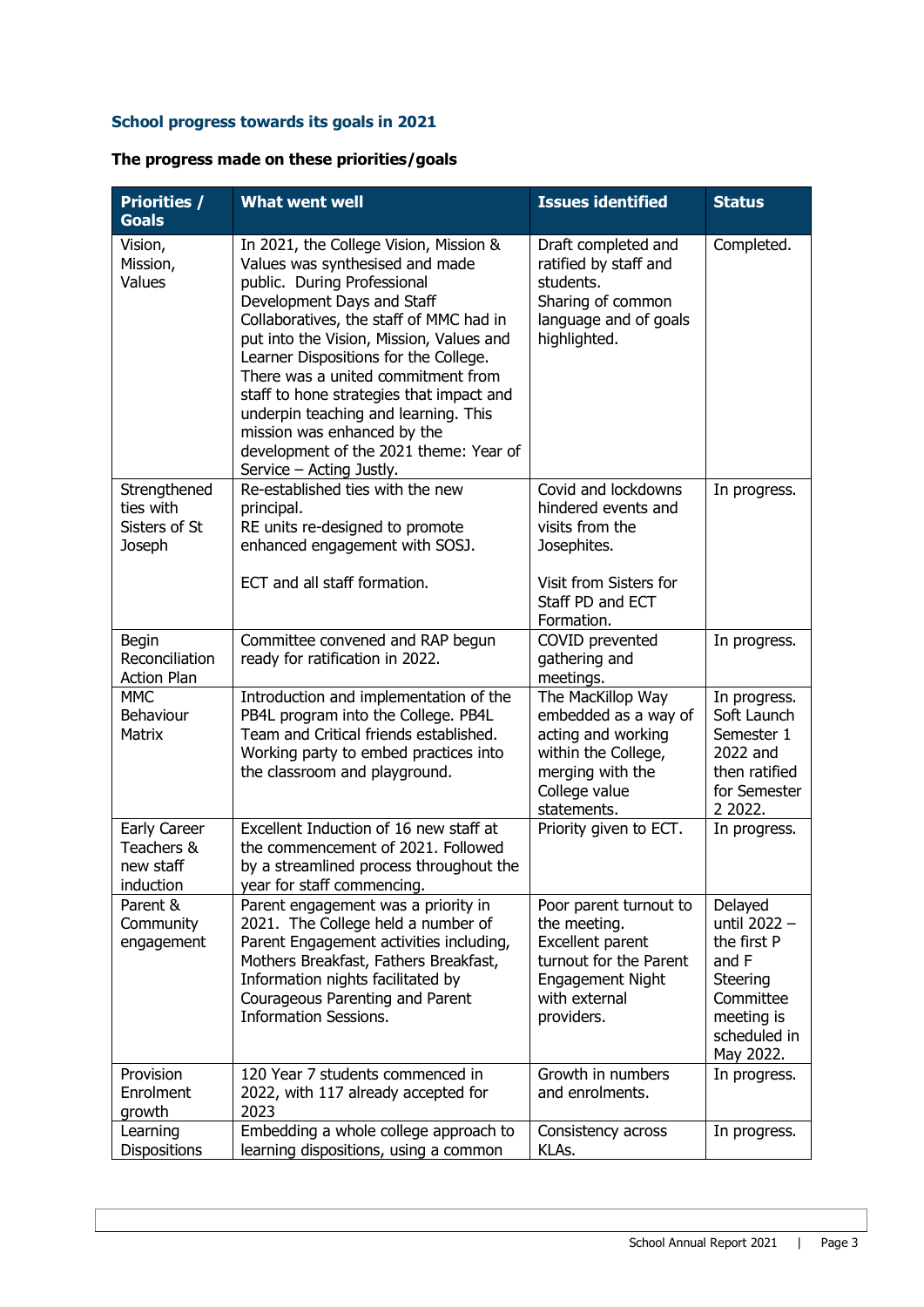| Priorities /<br><b>Goals</b> | <b>What went well</b>                    | <b>Issues identified</b> | <b>Status</b> |
|------------------------------|------------------------------------------|--------------------------|---------------|
|                              | language. Identifying PAT-R Skills and   | Focus on High            |               |
|                              | linking dispositions.                    | Potential students.      |               |
| Plan and                     | Staff professional development.          | Consistency across the   | In progress.  |
| enhance                      | Department meetings focussing on         | KLAs.                    |               |
| numeracy                     | embedding numeracy across the            |                          |               |
| across all                   | curriculum.                              |                          |               |
| learning areas.              | All staff goals had 1 focus on numeracy. |                          |               |

**The College staff and students must be acknowledged and congratulated on their achievements.**

#### **Future outlook**

**By the end of 2022, Mary MacKillop College will:**

| <b>Goal</b>                                                                                                                                                                                                                                        | <b>Target + Timeline</b>                                                                     | <b>Strategies</b>                                                                                                         |
|----------------------------------------------------------------------------------------------------------------------------------------------------------------------------------------------------------------------------------------------------|----------------------------------------------------------------------------------------------|---------------------------------------------------------------------------------------------------------------------------|
| Continue to embed Vision, Mission &<br>Values and embed the use of these to<br>inform College-wide priorities, decisions,<br>curriculum and events across the College<br>community                                                                 | Throughout 2021.                                                                             | Through Staff Collaboratives,<br>ML<br>Collaboratives, planning documents,<br>assemblies etc.                             |
| Provision for our strong enrolment growth<br>with introduction of a variety of marketing<br>methods to enable the community to view<br>the College.                                                                                                | 120<br>target is<br>Our<br>enrolments for Year 7<br>in 2023.                                 | Orientation and transition program.<br>Marketing and advertising.<br><b>Employment of an Enrolments</b><br>Assistant.     |
| Prioritise Staff Formation, especially new<br>and early career teachers                                                                                                                                                                            | Throughout 2021.                                                                             | Formation days with the CLT and ECT.<br>Individual inductions.<br>Programs through BCE to support.<br>Mentoring sessions. |
| Plan for the teaching of numeracy skills<br>across all learning areas, use of PAT-M and<br>PAT-R data to inform pedagogical practices<br>and improve numeracy results with time<br>in Staff<br>Middle<br>and<br>Leader<br>given<br>Collaboratives. | Throughout 2021.<br>All classes will have a<br>focus<br>on<br>numeracy<br>within the lesson. | Through department meetings, Staff<br>Collaboratives and ML Collaboratives.<br>Planning sessions on PD Days.              |
| Plan<br>Reconciliation<br>Action<br>through<br>community consultation in preparation for<br>full endorsement                                                                                                                                       | For completion in 2022.                                                                      | Team formalised.<br>Meetings with Indigenous Liaison<br>Officers from BCE and community<br>members.                       |
| Foster increased Parent Engagement and<br>develop a School-Community Partnerships<br>Plan in collaboration with the P and F<br>Association                                                                                                         | For implementation in<br>2022.                                                               | Initial conversations<br>with<br>parent<br>community members.                                                             |
| Engagement with Sisters of St Joseph to<br>sustain our College's Josephite Charism                                                                                                                                                                 | Ongoing<br>through<br>PD.<br>sessions.                                                       | Staff Collaboratives, ML<br>Collaboratives, through assemblies.                                                           |
| Embed Catholic Perspectives in Physical<br>Education, English and the Humanities                                                                                                                                                                   | For implementation in<br>2022.                                                               | Initial discussion with key<br>stakeholders including HOF and<br>teachers.                                                |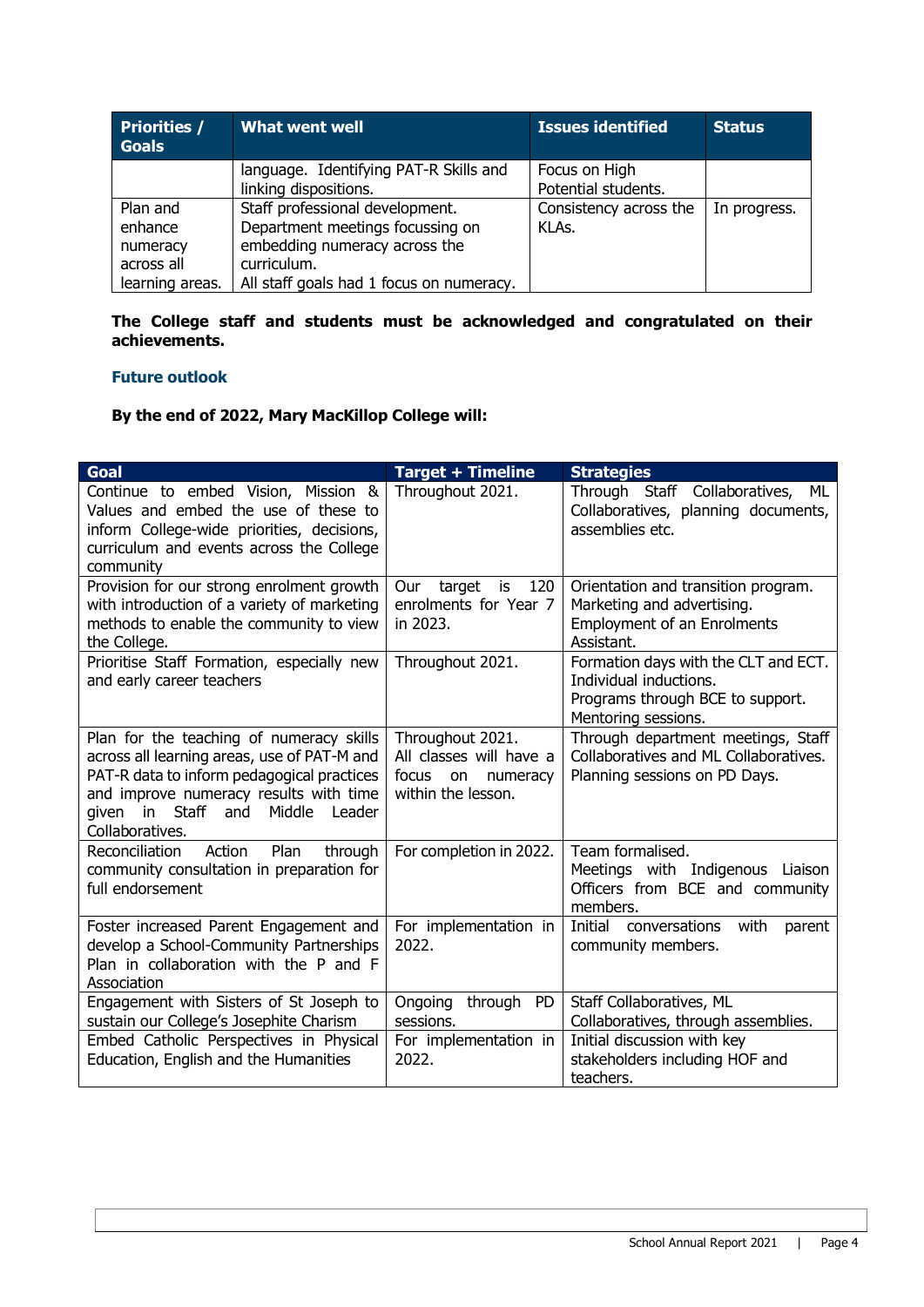# **Our school at a glance**

### **School profile**

Mary MacKillop College is a Catholic school administered through Catholic Education Archdiocese of Brisbane.

| <b>Coeducational or single sex:</b> | Girls only |
|-------------------------------------|------------|
|-------------------------------------|------------|

**Year levels offered in 2021:** Secondary

**Student enrolments for this school:**

|      | <b>Total</b> | <b>Girls</b> | <b>Boys</b> | <b>Aboriginal and</b><br><b>Torres Strait</b><br><b>Islander students</b> |
|------|--------------|--------------|-------------|---------------------------------------------------------------------------|
| 2021 | 635          | 635          |             | 24                                                                        |

The Mary MacKillop College community is a highly diverse community. Students are drawn from a large catchment area: Nundah, Deagon, Sandgate, Shorncliffe, Wavell Heights, Boondall, Aspley, and the south side of Brisbane. Family compositions are varied with students coming from various parent backgrounds and occupations. 50.2% of our student body follow the Catholic faith while the remaining students follow additional faiths. With 11.6% of students speaking English as an additional language and more cultural backgrounds we are able to share in the diversity that our students bring to our College community. First nations students represent 3.96% of out student body and at Mary MacKillop College we embrace Aboriginal and Torres Strait islander culture and history. Inclusion is a core value of Mary MacKillop and supporting our students (15.61% of student body) who have a disability is part of this.

Students attending the College come from a diverse range of primary schools that include, but is not limited to:

Catholic Schools:

- Holy Cross, Wooloowin
- Holy Spirit, Bray Park
- Our Lady Help of Christians, Hendra
- Our Lady of the Angels, Wavell Heights
- Sacred Heart School, Sandgate
- St Agatha's, Clayfield
- St Eugene College, Burpengary

State Schools:

- Aspley State School, Aspley
- Boondall State School, Boondall
- Sandgate State School, Sandgate
- St Flannan's, Zillmere
- St Joseph's School, Bracken Ridge
- St Joseph's School, Nundah<br>• St Kevin's. Geebung
- St Kevin's, Geebung
- St Kieran's, Brighton
- St Pius X, Banyo.
- Shorncliffe State School, Shorncliffe
- Virginia State School, Virginia.

We believe strongly in the learning potential of each MacKillop Woman and the majority pursue tertiary studies at UQ, QUT, ACU and USC, we also have students who study interstate and overseas. Some students take up offers from Australian Defence Force, traineeships or undertake other vocational education and training, typically at TAFE Qld, or go directly into the workforce.

## **Curriculum implementation**

#### **Curriculum overview**

Students' focusing on academic pursuits are well catered for, along with vocational courses for those seeking alternative pathways beyond Year 12. Our units of work are co-planned and deliver the best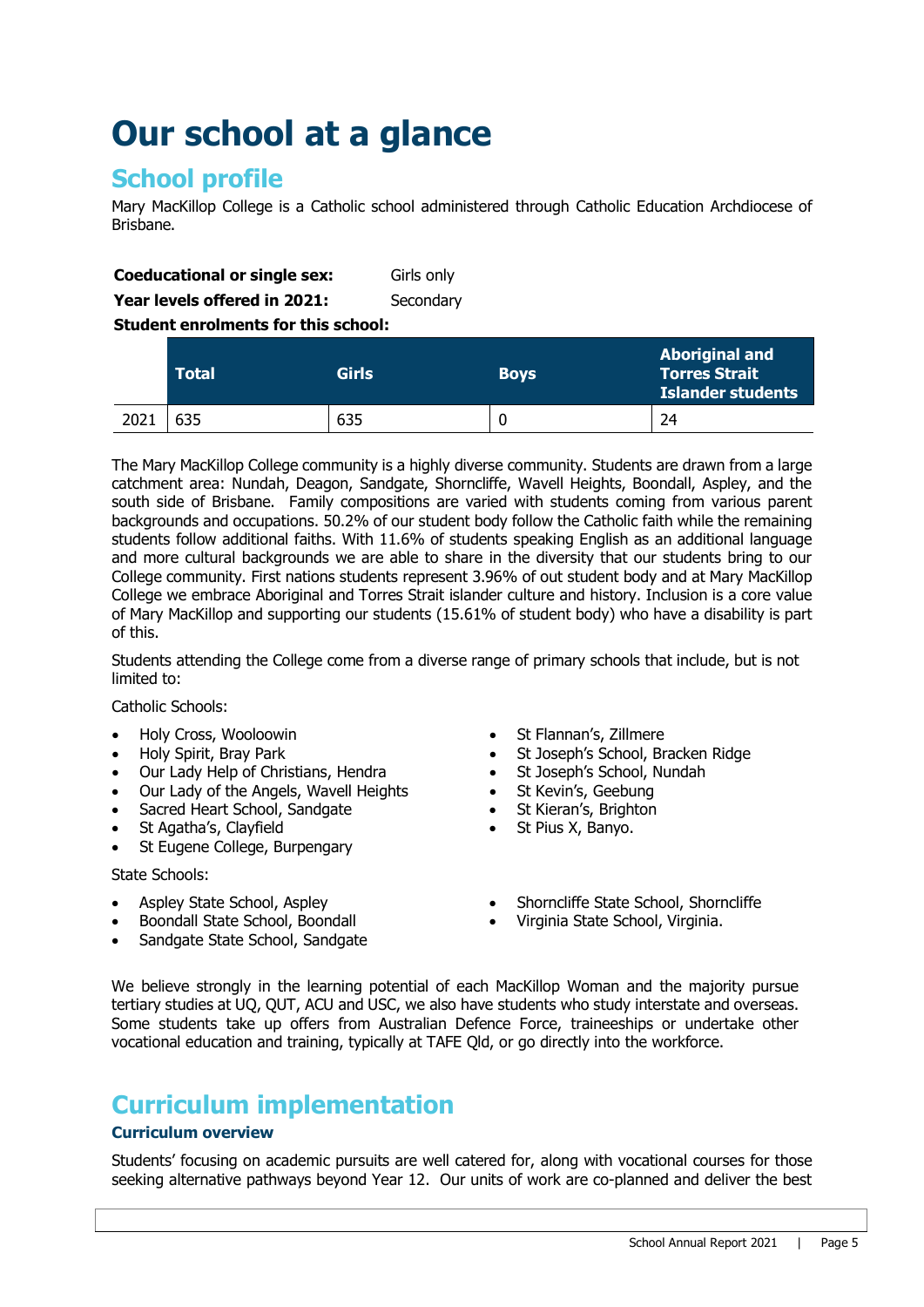learning outcomes for all students. Our flexible timetable arrangements also allow high potential students access to first year university subjects, traineeships and apprenticeships.

**Junior Years:** In alignment with the Australian Curriculum and BCE requirements, we offer: English, Mathematics, Science, Health and Physical Education, History, Geography, Economics and Business, Visual Art, Music, Drama, Media Arts, Japanese, Design Technology-Food Specialisation; Materials and Technologies; Engineering, Religious Education and Personal Development (PD). Students have an opportunity to select elective subjects in Years 9 and 10.

#### **Senior Years:**

MacKillop Women pursue their suite of studies from a range of offerings to facilitate their pathways into:

- University degrees
- Vocational qualifications with TAFE or other Registered Training Organisations, such as diplomas and certificate courses
- The wider world of employment e.g., apprenticeships/traineeships.

**QCAA General Subjects** offered include Biology, Business, Chemistry, Design, Drama, English, Food and Nutrition, Film, Television and New Media, Geography, Japanese, Literature, Specialist Mathematics, Mathematics Methods, General Mathematics, Modern History, Music, Physics, Physical Education, Study of Religion, Visual Arts

**QCAA Applied Subjects** include Essential English, Essential Mathematics, Religion and Ethics, Visual Arts in Practice.

**Certificate courses** include Certificate III in Christian Ministry and Theology, Certificate III in Business, Certificate II in Active Volunteering, and Certificate II and III in Health Services Assistance. Students also access TAFE in schools program – Crime and Justice Studies, Tourism, along with a number of bespoke courses where opportunities arise.

Other significant aspects of our MacKillop education at MMC include:

- Comprehensive orientation and transition programs for new students and families
- MMC Learning Framework to develop curiosity, creativity, self-direction and resilience
- Core subjects and a wide selection of elective subjects
- Career education program for Years 7-12
- Music Showcase
- Age-responsive pastoral care and personal development education
- Guided goal-setting and review processes for all students
- Homework Help in the library after school
- Extra-curricular clubs such as STEM club, Anime Club, Environment Committee etc.
- High quality and well renowned arts learning, including an annual Arts Showcase
- School of Distance Education subjects to cater for individual preferences
- Access to external language exams for students from diverse backgrounds
- Provision of access arrangements & reasonable adjustments for assessment & exam conditions
- Sound field systems in all main classrooms
- Use of assistive technology as appropriate
- In-class support for students with specific learning requirements
- Education Adjustment Processes for verified and NCCD-registered students.

#### **Extra-curricular activities**

Our extensive suite of co-curricular offerings complements students' academic and vocational studies, particularly with our focus on harnessing our MacKillop Women's talents in the area of creativity and social justice. Activities include:

- Anime Club
- CaSSSA Sport Swimming, Cross-Country, Athletics, Netball, Basketball, Soccer, Volleyball, Touch Football, Cricket, AFL, Tennis, Hockey
- Camps and physical challenge days for Year 7-11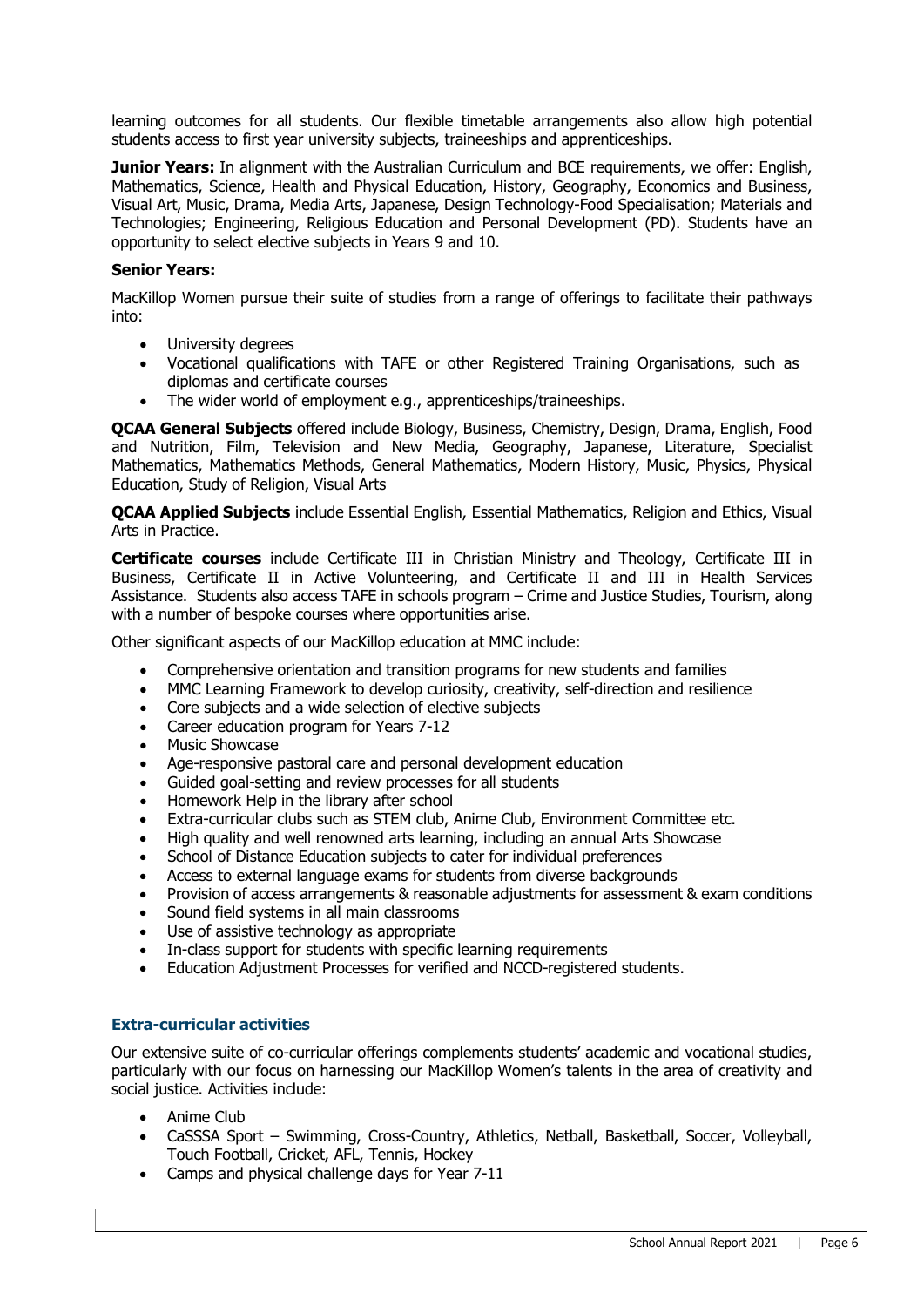- Cheer Dance Squad
- Chats for Change Social Justice
- Creative Endeavours Showcase
- Crochet Club
- ECCCos Social Justice Singing Group
- Homeless Connect
- Homework Club / Study Assistance, Year 12 Snack n Study sessions
- House Liturgies and Celebration Days
- Instrumental Music voice, piano, guitar, flute, clarinet, saxophone, oboe, trumpet, French horn, trombone, euphonium, tuba, violin, viola, cello, double bass, percussion
- Junior Joeys for Justice
- Library Club
- Lord Mayor Environment Committee
- Metropolitan North Representative Sport
- Music Camp, Music Performances
- Music Ensemble Concert Band, String Ensembles, Guitar ensembles, Rock Band, Vocal Attack, Junior Choir, Percussion Ensemble
- Poetry SlammED
- QDU Debating
- Queensland Colleges Music Festival (QCMF)
- **Retreats**
- Robotics Club
- Sporting partnerships with QRY, Northside Wizards Basketball, Virginia United Soccer Club
- **STEM Club**
- Strength and Conditioning
- Student Leadership Programs interstate JJAMM Conference for Josephite Schools Australia
- Rosies Street Retreat Outreach
- Shared Meals
- Science Club & UQ Science Ambassadors
- Science and Engineering Challenge
- Subject-specific tutorials
- Tech Crew
- Tidda (Sister) Girls Indigenous Dance Group
- World Science Festival
- European Film Academy Awards Young Audience Awardees.

#### **How information and communication technologies are used to assist learning**

Each MacKillop Woman receives the use of a high-functioning laptop device to engage in quality learning and teaching and promote higher-order thinking skills. Extensive use of Office 365, Microsoft Teams, SharePoint and OneNote is a feature of the comprehensive interactive and collaborative platforms utilised across the College and in the arena of online learning from home when required. Reliable Wi-Fi connectivity is available across all areas of the Campus and our IT Help Department responds efficiently to any issues.

Staff, Student and Parent Portals allow community members to engage in teaching, learning and partnership opportunities and the College commenced its social media presence via Instagram and Facebook to celebrate students' growth, development and achievements.

## **Social climate**

#### **Overview**

MMC is a great place to learn. Students and staff have a strong sense of shared purpose. The College prioritises the holistic education of MacKillop Women with a focus on the academic, spiritual, social, cultural, sporting and moral development of students. We pride ourselves on the quality of pastoral care provided, both formally through our House Group structures and informally through our every-day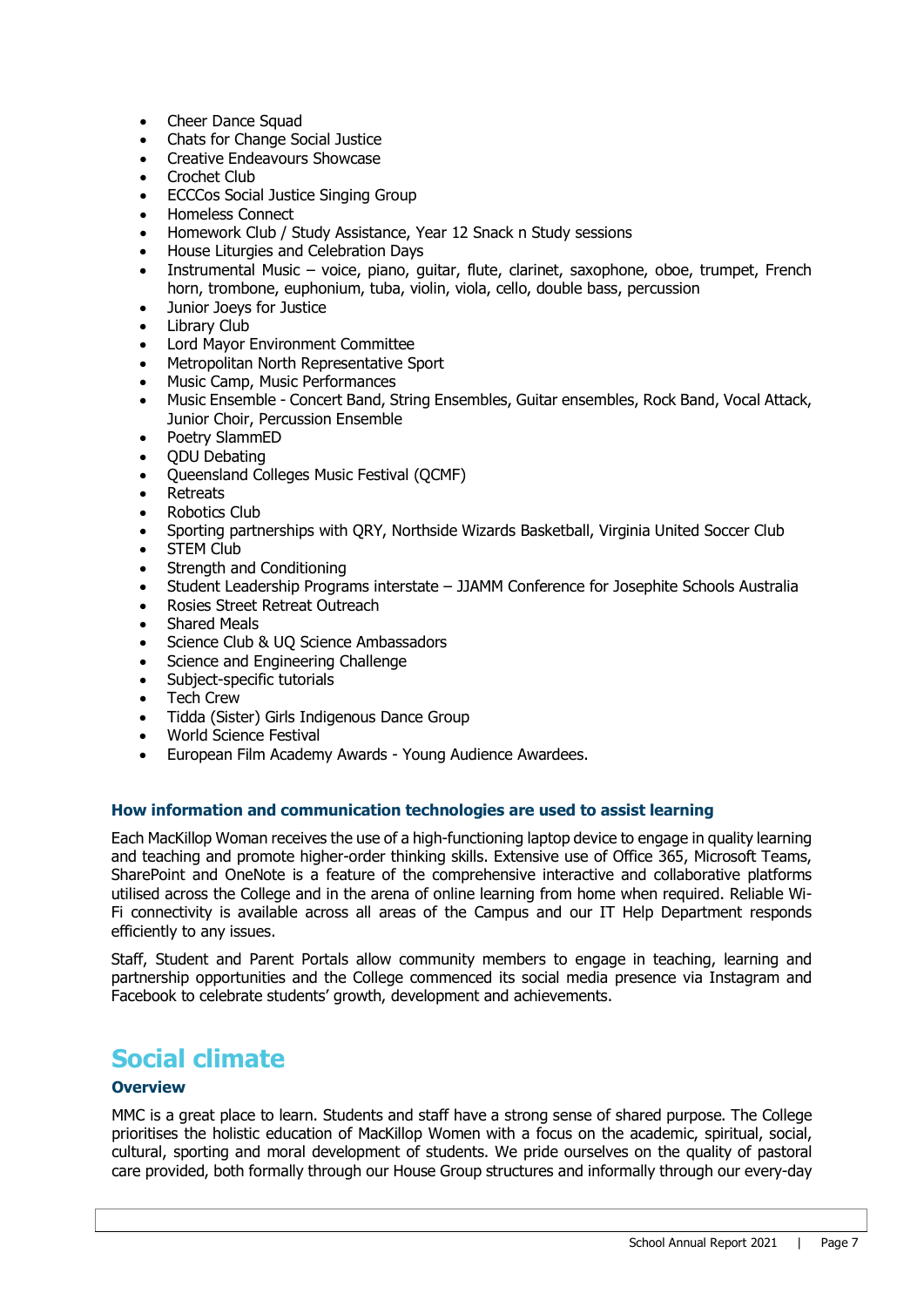care of all students, with a commitment to forging positive relationships and climate for learning and embracing restorative practices when necessary.

Our pastoral care program incorporates a vertical system where students from Year 7-12 are in the same House Groups. Each House Group has a designated teacher who has responsibility for nurturing their group of students into the ethos of the College. Special care is given to Year 7 students *Becoming* MacKillop Women as they make the transition from primary to secondary school as seamless and successful as possible. Senior students lead the way as they orient and support younger students to ensure all MacKillop Women appreciate and practice our College's Vision, Mission and Values.

The pastoral care of House Groups is made complete by a network of support which includes Heads of House, Guidance Counsellor, Engagement & Connection Middle Leader, Differentiated Pedagogies Middle Leader and Pedagogies and Outcomes Middle Leader, along with the College Leadership Team and all academic staff and school officers, who work with parents and students themselves to provide an educational framework to harness the growth and development of each student.

Pro-active aspects of our pastoral care program include:

- Specifically designed well-being program for Years 7-12 The MacKillop Way, using PB4L.
- Restorative practices with an emphasis on healing and reconciliation
- Parent seminars and presentations to support the holistic development of their daughter e.g. Girl Shaped Flames.

The College also provides a range of other programs to maintain safe and supportive learning environments. This includes Student Leadership programs, Immersion Opportunities, Retreat Programs as well as Community Engagement events such as Father's Day Breakfast, Mothers' Day Breakfast.

Students are actively encouraged to share their array of gifts and talents and become fully involved in the life of the College, as well as exploring new areas of interest to challenge themselves and grow in their develop across sport, cultural pursuits, public speaking or various subject-related clubs available.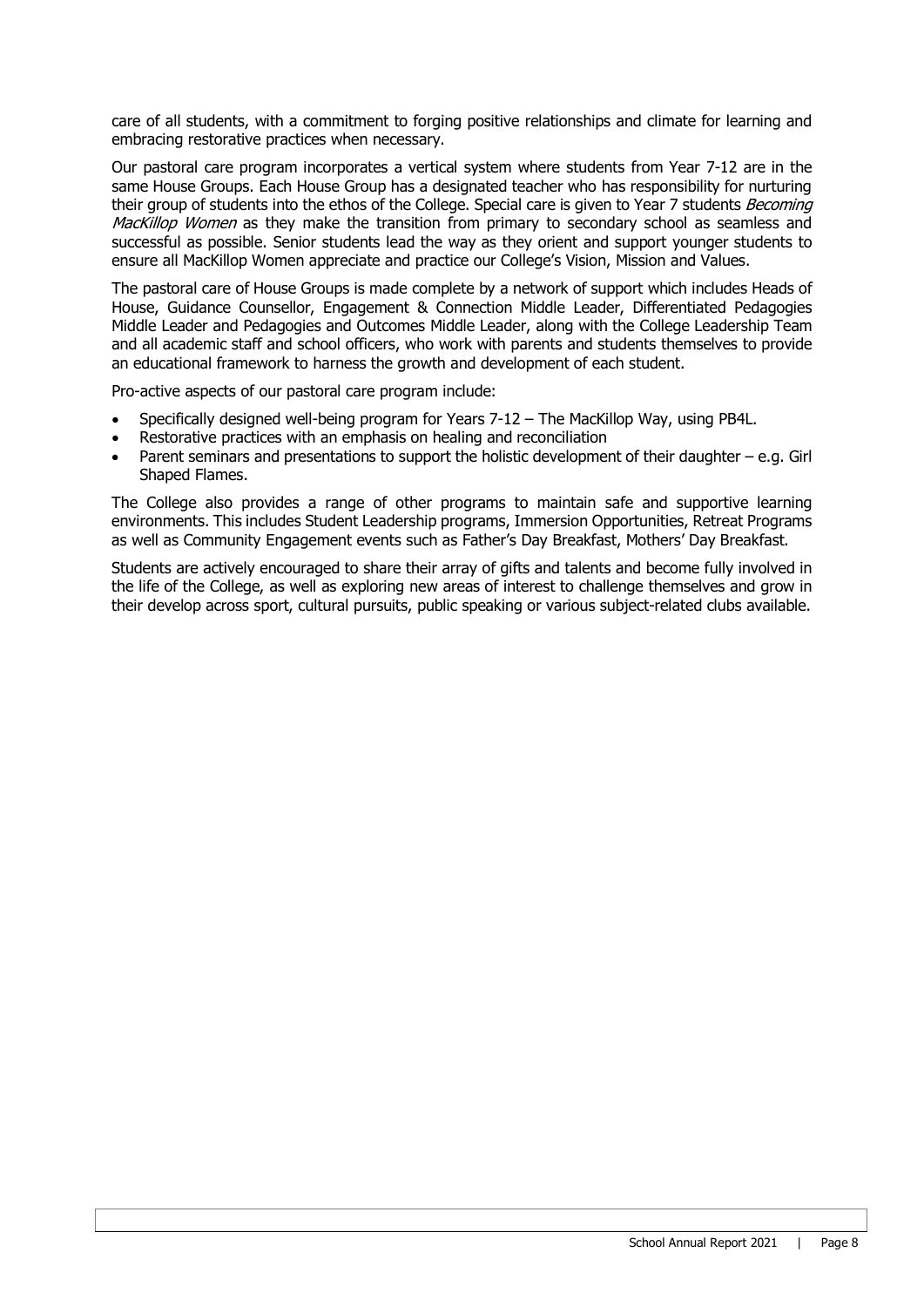#### **Parent, student and staff satisfaction**

The tables below show selected items from the Parent/Caregiver, Student and Staff BCE Listens Surveys.

#### **BCE Listens Survey - Parent satisfaction**

| <b>Performance measure</b>                                                             |       |  |
|----------------------------------------------------------------------------------------|-------|--|
| Percentage of parents/carers who agree# that:                                          | 2020  |  |
| This school helps my child to develop their relationship with God                      | 93.5% |  |
| School staff demonstrate the school's Catholic Christian values                        | 95.9% |  |
| Teachers at this school have high expectations for my child                            | 93.0% |  |
| Staff at this school care about my child                                               | 93.3% |  |
| I can talk to my child's teachers about my concerns                                    | 90.3% |  |
| Teachers at this school encourage me to take an active role in my child's<br>education | 84.2% |  |
| My child feels safe at this school                                                     | 93.3% |  |
| The facilities at this school support my child's educational needs<br>91.5%            |       |  |
| This school looks for ways to improve                                                  | 93.7% |  |
| I am happy my child is at this school                                                  | 92.1% |  |

#### **BCE Listens Survey - Student satisfaction**

| <b>Performance measure</b>                                                                        |       |  |  |  |
|---------------------------------------------------------------------------------------------------|-------|--|--|--|
| Percentage of students who agree* that:                                                           |       |  |  |  |
| My school helps me develop my relationship with God                                               | 63.0% |  |  |  |
| I enjoy learning at my school                                                                     | 80.0% |  |  |  |
| Teachers expect me to work to the best of my ability in all my learning                           | 95.4% |  |  |  |
| Feedback from my teacher helps me learn                                                           | 88.4% |  |  |  |
| Teachers at my school treat me fairly                                                             | 77.0% |  |  |  |
| If I was unhappy about something at school I would talk to a school leader or<br>teacher about it | 48.1% |  |  |  |
| I feel safe at school                                                                             | 81.1% |  |  |  |
| I am happy to be at my school                                                                     | 74.6% |  |  |  |

#### **BCE Listens Survey - Staff satisfaction**

| <b>Performance measure</b>                                              |       |  |  |  |
|-------------------------------------------------------------------------|-------|--|--|--|
| Percentage of staff who agree* that:<br>2020                            |       |  |  |  |
| Working at this school helps me to have a deeper understanding of faith | 86.2% |  |  |  |
| School staff demonstrate this school's Catholic Christian values        | 92.3% |  |  |  |
| This school acts on staff feedback                                      | 53.3% |  |  |  |
| This school looks for ways to improve                                   | 89.4% |  |  |  |
| I am recognised for my efforts at work                                  | 74.2% |  |  |  |
| In general students at this school respect staff members                | 89.4% |  |  |  |
| This school makes student protection everyone's responsibility          | 97.0% |  |  |  |
| I enjoy working at this school                                          | 92.3% |  |  |  |

# 'Agree' represents the percentage of respondents who Somewhat Agree, Agree or Strongly Agree with the statement. DW = Data withheld to ensure confidentiality.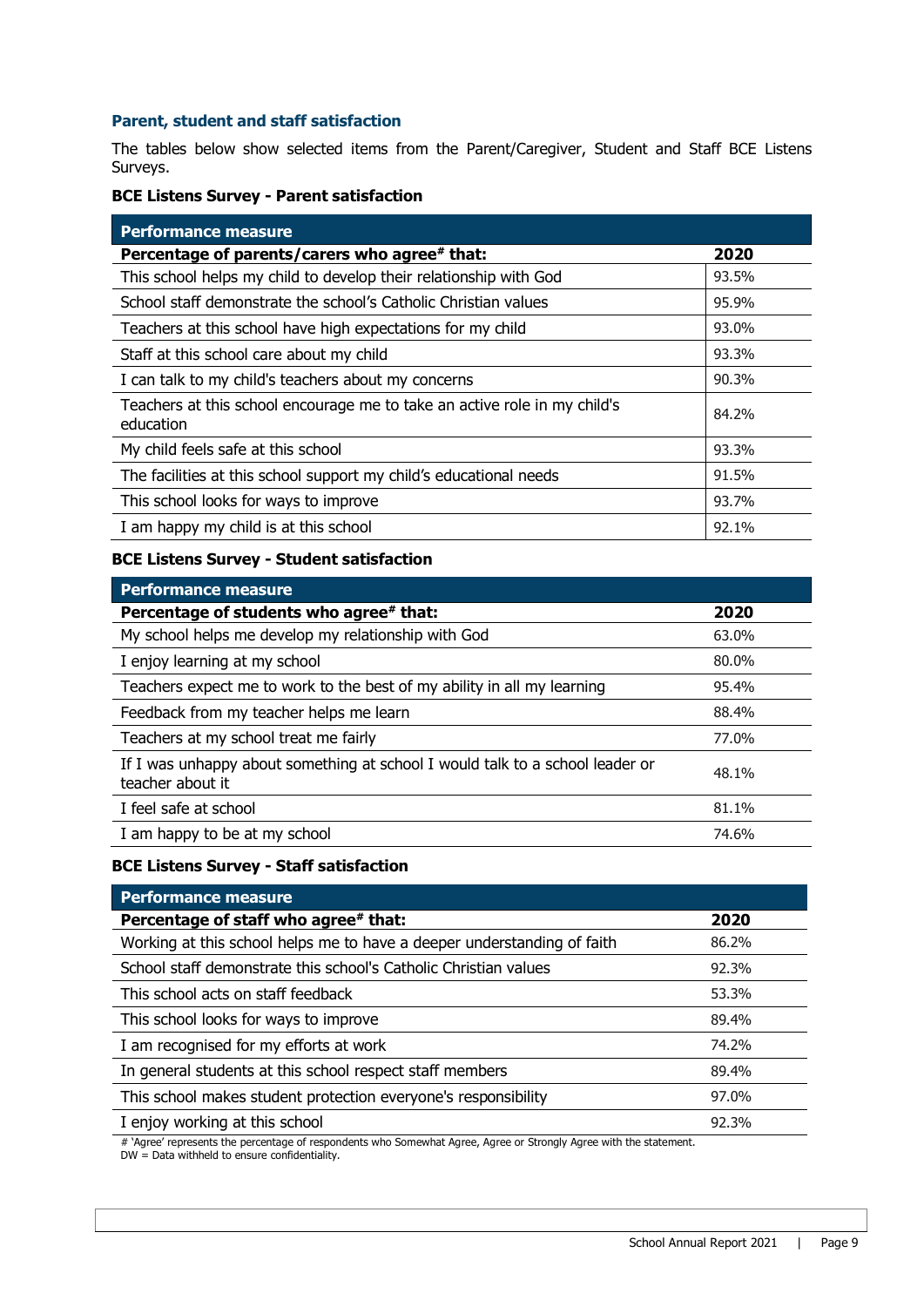#### **Family and community engagement**

Mary MacKillop College values its partnership with parents and caregivers, and we continue to develop ways of fostering this relationship. With the pandemic changing so much, our engagement with families also changed. The College maintained excellent communication during the year, uploading videos for families to access, newsletters items, regular portal updates as well as hosting online events.

Our partnership has continued to evolve through:

- Enrolment Information Evenings, Open Day, Enrolment Interviews, our Orientation and Transition Program for Year 7 families
- Awards Ceremonies including the Celebration of Excellence
- Parent information evenings on various topics. These were held in 2021 as online forums
- Parent presentations on topics of interest such as parenting and resilience through a partnership with Girl Shaped Flames
- Sporting coaches and team managers
- Parent, Student, Teacher Conferences to discuss progress and achievement.
- Aboriginal family involvement increased with the employment of two Cultural Liaison Officers to led by our Tidda Girls
- Nundah ANZAC Day march and memorial service
- Mother's and Father's Day Breakfast
- College newsletter and Facebook page to share news and events
- Parent surveys
- Music concerts.

## **School funding**

#### **School income broken down by funding source**

School income, reported by financial year accounting cycle using standardized national methodologies and broken down by funding source is available via the [My School](http://www.myschool.edu.au/) website.

#### **How to access income details**

- 1. Click on the My School link [http://www.myschool.edu.au/.](http://www.myschool.edu.au/)
- 2. Enter the school name or suburb of the school you wish to search.

| Find a school                   |              |                    |              | <b>Search website</b> |              |
|---------------------------------|--------------|--------------------|--------------|-----------------------|--------------|
| Search by school name or suburb |              |                    |              |                       | Go           |
| <b>School sector</b>            | $\checkmark$ | <b>School type</b> | $\checkmark$ | <b>State</b>          | $\checkmark$ |

3. Click on 'View School Profile' of the appropriate school to access the school's profile.



4. Click on 'Finances' and select the appropriate year to view the school financial information.

| School profile NAPLAN Attendance Finances VET in schools Senior secondary Schools map |  |  |  |  |  |  |  |
|---------------------------------------------------------------------------------------|--|--|--|--|--|--|--|
|---------------------------------------------------------------------------------------|--|--|--|--|--|--|--|

Note: If you are unable to access the internet, please contact the school for a hard copy of the school's financial information.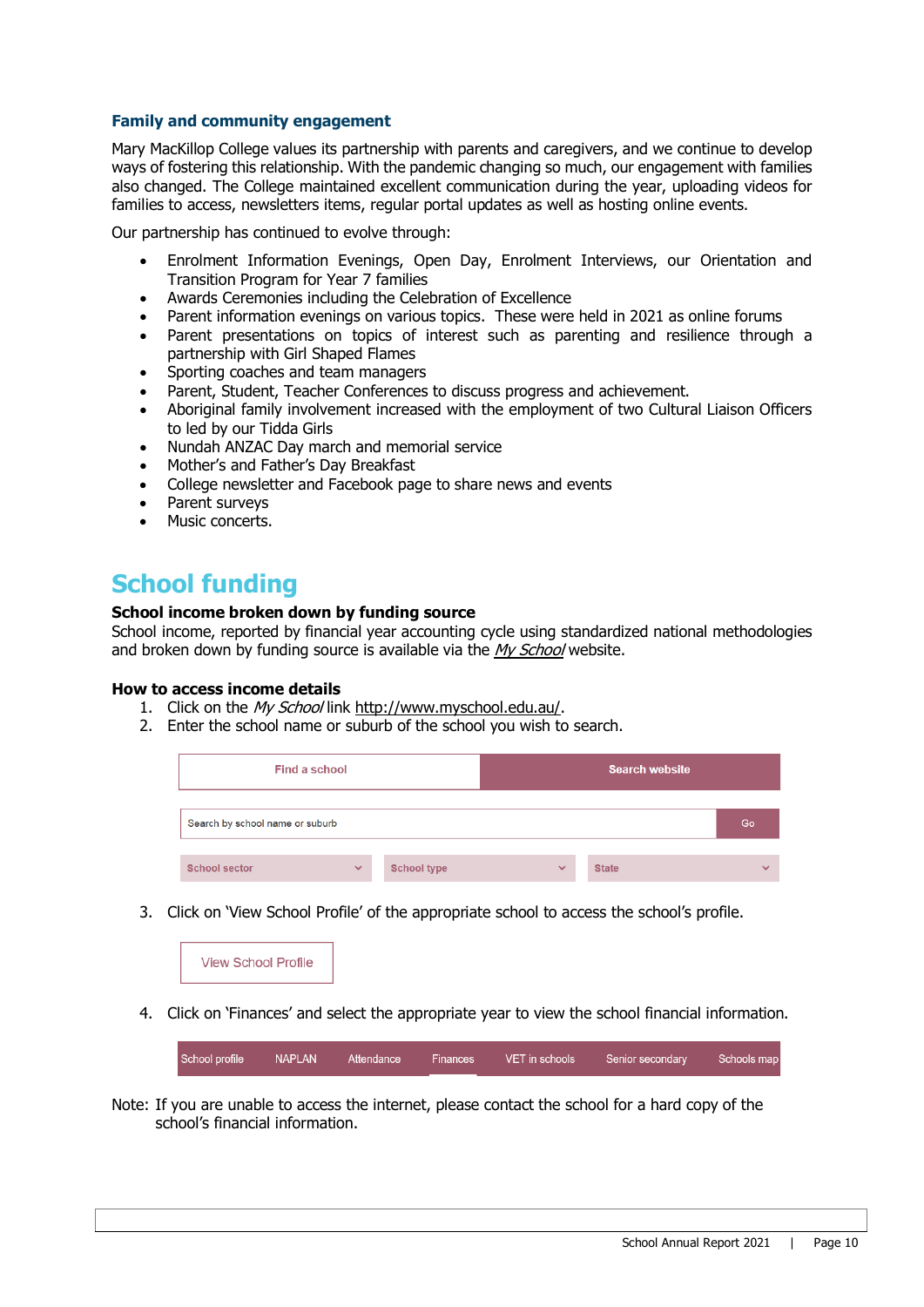# **Our staff profile**

### **Workforce composition**

| <b>Description</b>           | <b>Teaching Staff*</b> | <b>Non-Teaching Staff</b> |
|------------------------------|------------------------|---------------------------|
| Headcount                    |                        | 32                        |
| <b>Full-time Equivalents</b> | 49.7                   | 18.6                      |

\*Teaching staff includes School Leaders

# **Qualification of all teachers\***

| <b>Highest level of qualification</b> | Number of classroom teachers and school<br>leaders at the school |
|---------------------------------------|------------------------------------------------------------------|
| Doctorate                             | 0                                                                |
| <b>Masters</b>                        | 21                                                               |
| Graduate diploma etc.**               | 16                                                               |
| Bachelor degree                       | 16                                                               |
| Diploma                               | 0                                                                |
| Certificate                           | 0                                                                |

\*Teaching staff includes School Leaders

\*\*Graduate diploma etc. includes graduate diploma, bachelor honours degree, and graduate certificate.

### **Professional development**

According to our goals for 2021, staff were involved in professional development that included:

- PB4L Training
- Professional development for the reconciliation plan
- Supporting the needs of diverse learners
- Embedding numeracy across the curriculum
- Student Protection
- Workplace Health and Safety
- First response and fire evacuation procedures
- Prevention of bullying, sexual harassment and unlawful discrimination
- Cyber Security
- Privacy and date breach awareness
- Code of conduct.

The proportion of academic staff involved in professional development activities during 2021 was 100%.

### **Staff attendance and retention**

#### **Average staff attendance**

| <b>Description</b>                                                    | $O_{\Omega}$ |
|-----------------------------------------------------------------------|--------------|
| Staff attendance for permanent and temporary staff and school leaders | $96.3\%$     |

#### **Proportion of staff retained from the previous school year**

From the end of the previous school year, 91.9% of staff were retained by the school for the entire 2021.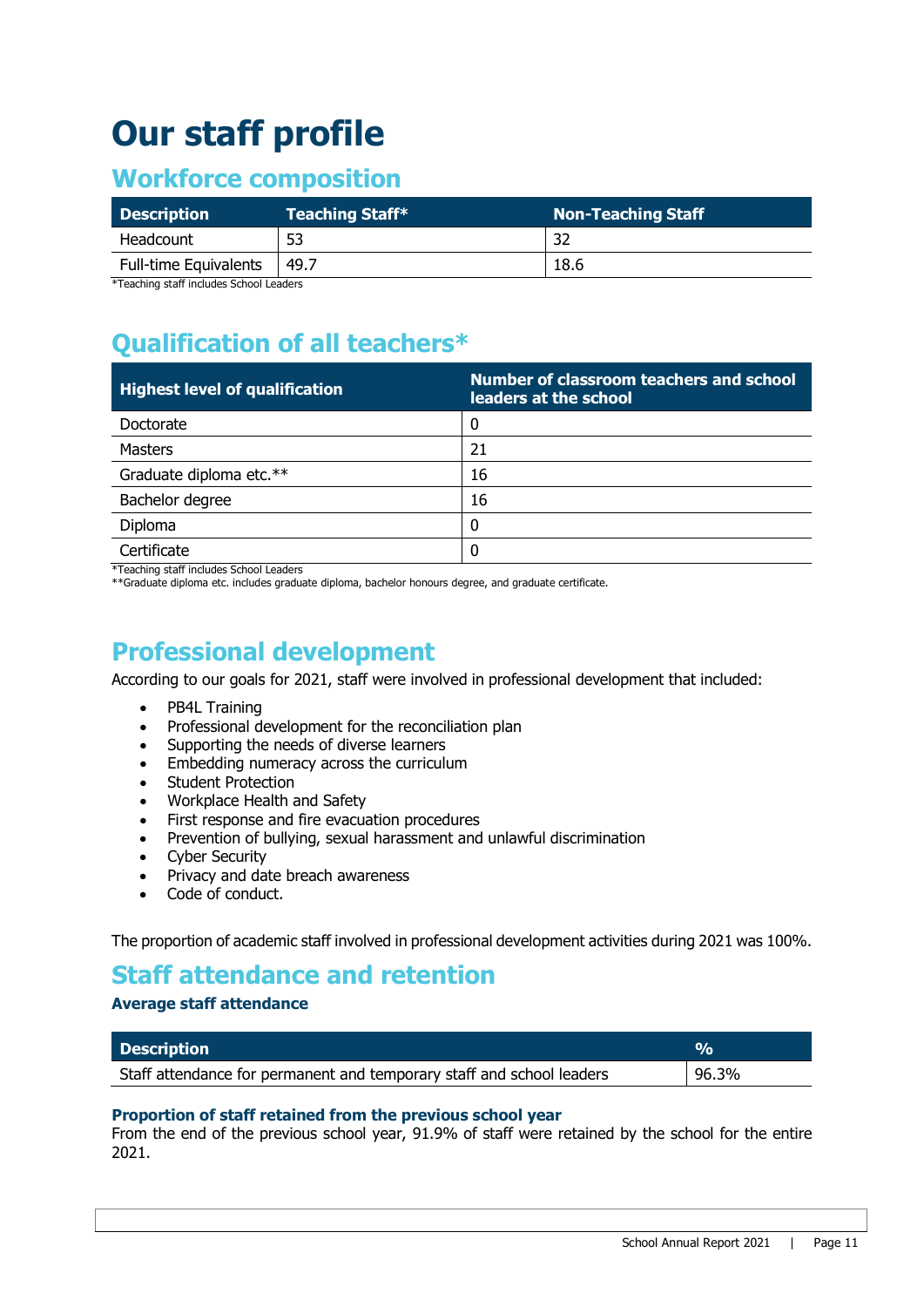# **Performance of our students**

# **Key student outcomes Student attendance**

The overall student attendance rate in 2021 for all Brisbane Catholic Education schools across years 7- 12 was 89.9%.

| <b>Description</b>                                                                   | $\frac{0}{0}$ |  |
|--------------------------------------------------------------------------------------|---------------|--|
| The overall attendance rate* for the students at<br>this school                      | 93.5%         |  |
| Attendance rate for Aboriginal and Torres Strait<br>Islander students at this school | $90.1\%$      |  |

| Average attendance rate per year level |  |                                 |       |  |  |
|----------------------------------------|--|---------------------------------|-------|--|--|
| Year 7 attendance rate                 |  | 95.3%   Year 10 attendance rate | 92.7% |  |  |
| Year 8 attendance rate                 |  | 93.5%   Year 11 attendance rate | 93.5% |  |  |
| Year 9 attendance rate                 |  | 91.4%   Year 12 attendance rate | 94.3% |  |  |

\*The student attendance rate is generated by dividing the total of full-days and part-days that students attended, and comparing this to the total of all possible days for students to attend, expressed as a percentage.

#### **Apparent retention rate from Year 10 to Year 12**

| <b>Description</b>                                                                |       |
|-----------------------------------------------------------------------------------|-------|
| Year 12 student enrolment as a percentage of the Year 10 (2021) student<br>cohort | 92.0% |

#### **Description of how non-attendance is managed by the school**

In line with our College Attendance Policy, we recognise that every day of attendance in school contributes towards a student learning and that maximising attendance enhances academic outset. For this reason, we follow up on non-attendance with students and support families following the College Guidelines:

- College Attendance Policy written in accordance with BCE guidelines and endorsed by the College community.
- A procedure document developed to support the tracking of non-attendance.
- Any student absent, without notification from a parent/caregiver, receives an automatic text message of non-attendance.
- Parents use the Parent Portal to notify the College of an absenteeism.
- House Group Teachers and Classroom academic staff follow up on the 3rd consecutive day if no notification has been received.
- Where required, support is put into place immediately via House Group teacher, Classroom academic staff, Head of House, Guidance Counsellor or Deputy Principal.
- This support is personalised and implemented in consultation with the student and the family.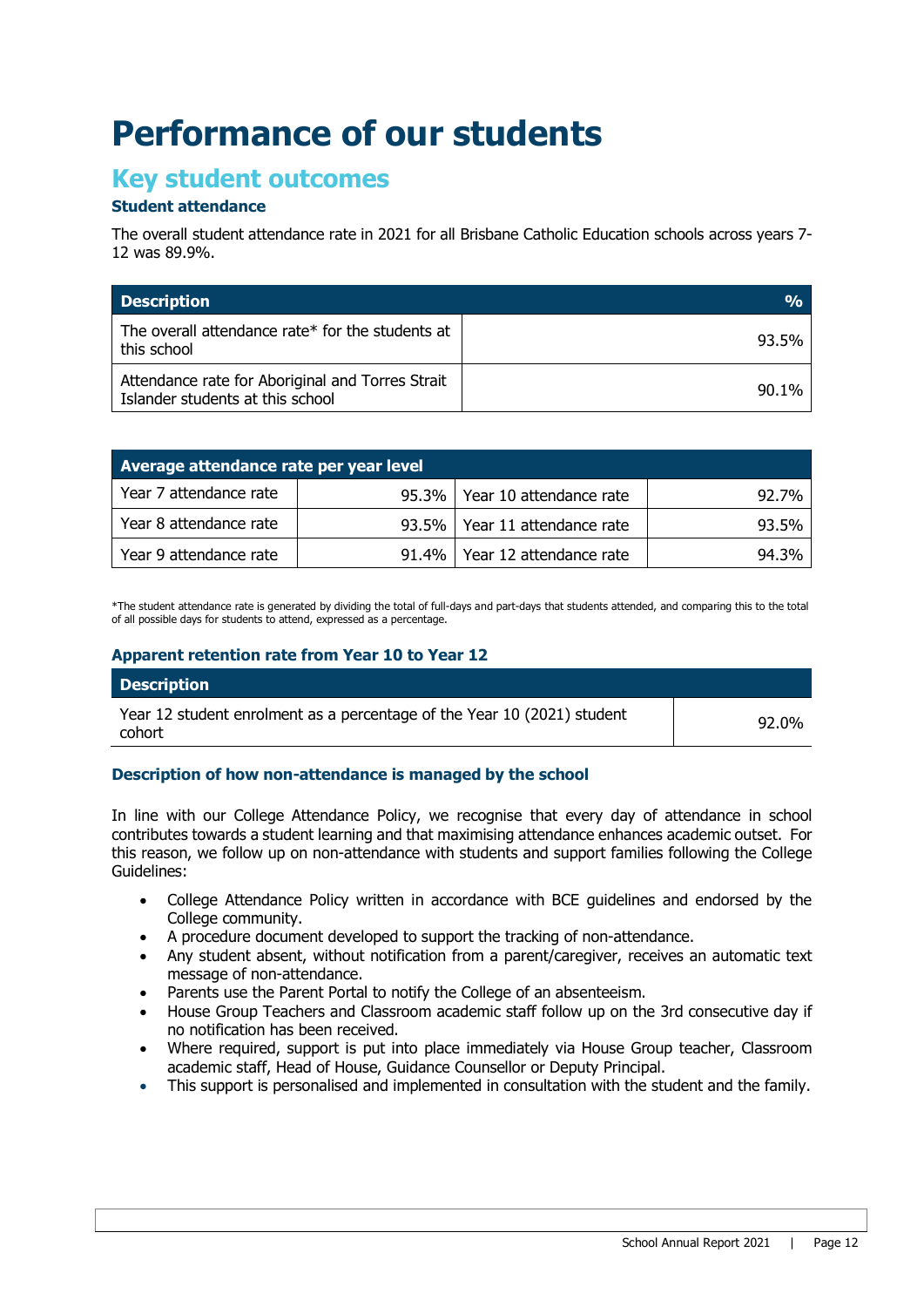#### **NAPLAN**

Our reading, writing, spelling, grammar and punctuation, and numeracy results for the Years 3, 5, 7 and 9 NAPLAN tests are available via the [My School](http://www.myschool.edu.au/) website.

#### **How to access our NAPLAN results**

- 5. Click on the My School link [http://www.myschool.edu.au/.](http://www.myschool.edu.au/)
- 6. Enter the school name or suburb of the school you wish to search.



7. Click on 'View School Profile' of the appropriate school to access the school's profile.

**View School Profile** 

8. Click on 'NAPLAN' to access the school NAPLAN information.

| School profile | <b>NAPLAN</b> | $\sim$ | Attendance | <b>Finances</b> | <b>VET</b> in schools | Senior secondary | Schools map |
|----------------|---------------|--------|------------|-----------------|-----------------------|------------------|-------------|
|                |               |        |            |                 |                       |                  |             |

Notes:

- 1. If you are unable to access the internet, please contact the school for a hard copy of the school's NAPLAN results.
- 2. The National Assessment Program Literacy and Numeracy [\(NAPLAN\)](http://www.nap.edu.au/naplan) is an annual assessment for students in Years 3, 5, 7 and 9.

#### **Year 12 outcomes**

| <b>Description</b>                                                                                                                                 | 2021 |
|----------------------------------------------------------------------------------------------------------------------------------------------------|------|
| Number of students receiving a Senior Statement                                                                                                    | 88   |
| Number of students awarded a Queensland Certificate of Education (QCE) at the end of<br>Year 12.                                                   | 88   |
| Number of students awarded a Queensland Certificate of Individual Achievement.                                                                     | 0    |
| Number of students who were completing/continuing a School-based Apprenticeship or<br>Traineeship (SAT).                                           | 11   |
| Number of students awarded one or more Vocational Educational Training (VET)<br>qualifications (including SAT).                                    | 84   |
| Number of students awarded a VET Certificate II or above.                                                                                          | 84   |
| Number of students awarded an International Baccalaureate Diploma (IBD).                                                                           | NA.  |
| Percentage of Year 12 students who were completing or completed a SAT or were<br>awarded one or more of the following: QCE, IBD, VET qualification | 100% |
| Number of students receiving an ATAR                                                                                                               | 60   |
| Percentage of Queensland Tertiary Admissions Centre (QTAC) applicants received a<br>tertiary offer.                                                | 97%  |

As at April 2021. The above values exclude VISA students.